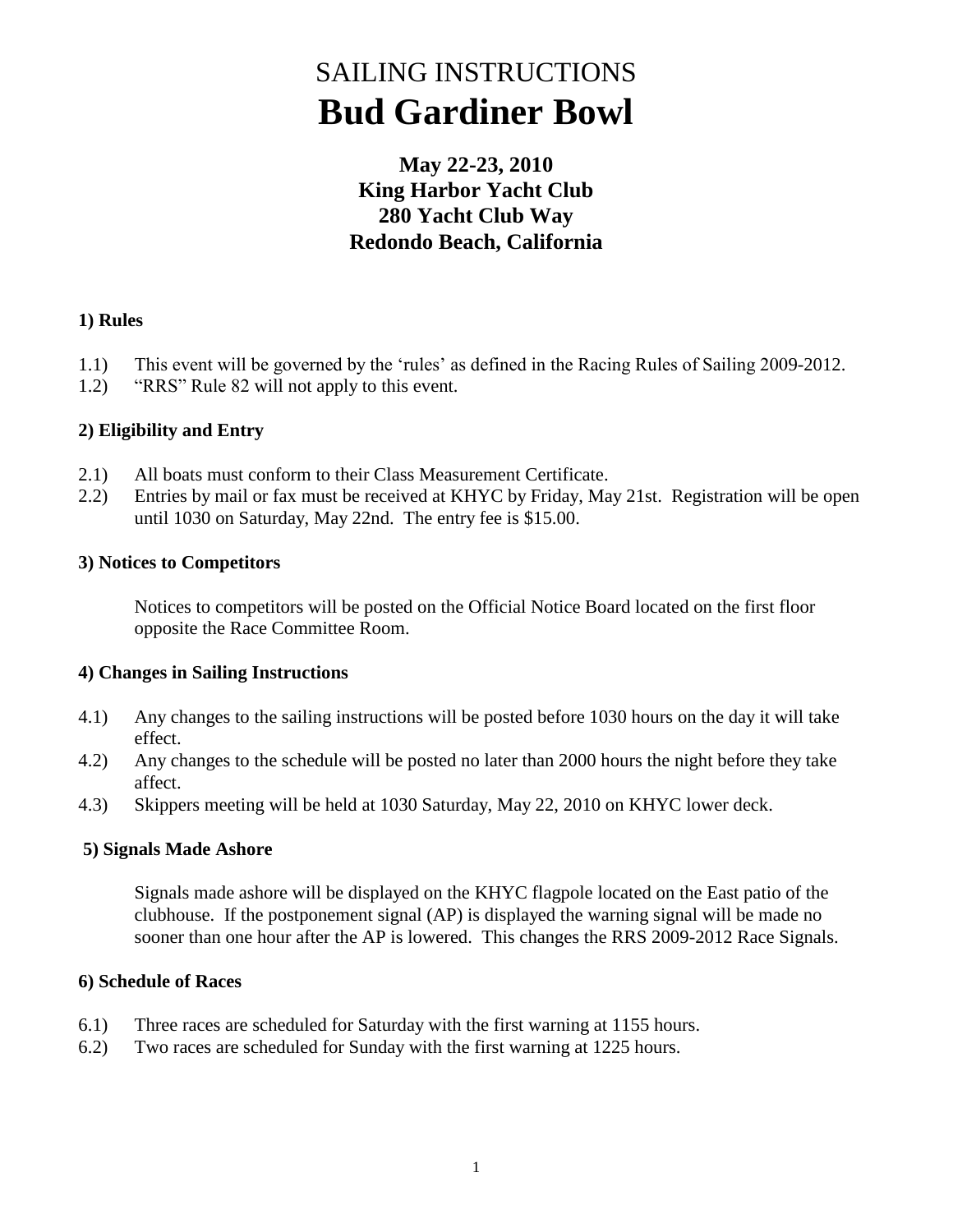## SAILING INSTRUCTIONS

#### **7) Signals on the Race Committee Boat**

The Cal 20 class flag is code flag "F".

#### **8.) The Race Course**

Race Courses are defined on the KHYC 2009 Course Guide.

#### **9.) Marks**

All marks will be yellow spars or replacement inflatable buoys.

#### **10.) The Start /Finish**

- 10.1) Races will be started in accordance with Rule 26.
- 10.2) Multiple horns may be sounded prior to the first warning of the race.
- 10.3) The starting line will be between a staff displaying an orange flag on the Race Committee boat and an orange mark off the port beam of the Race Committee boat.
- 10.4) Boats whose preparatory signal has not been made shall **keep clear of the starting area** and all boats whose preparatory signal has been made.
- 10.5) The Start/Finish line shall be restricted to all boats not starting or finishing.

#### **11.) Safety**

- 11.1) All boats must check in with the Race Committee on the water prior to the first class warning signal to be recognized as at starter.
- 11.2) A boat retiring **must** notify the committee ASAP. The RC monitors VHF Ch.78.

#### **12) Penalty System**

Boats that accept and execute a penalty shall sign up to that effect on the form posted on the Official Notice Board after the days" racing and within the protest time limit.

#### **14) Time limit**

- 14.1) Boats failing to start within four minutes after their start signal shall be scored DNS.
- 14.2) Boats failing to finish 45 minutes after the first boat to finish will be scored DNF.